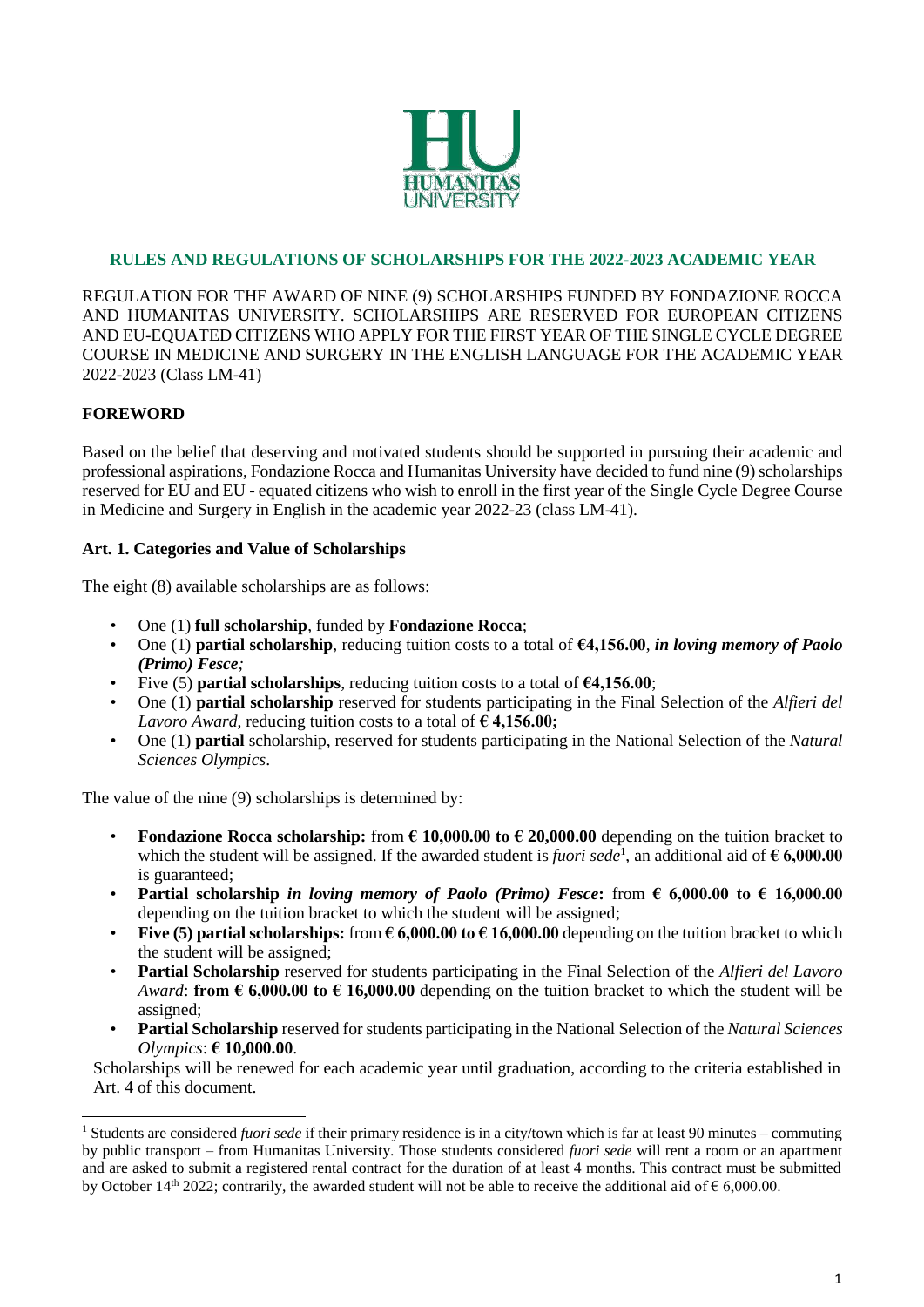The academic costs for students enrolled in the Degree Course in Medicine and Surgery of Humanitas University vary according to the student's Tuition Bracket (Table 1), which is assigned based on the University Fees Regulation.

Tuition brackets and academic costs for the Medicine and Surgery Students of Humanitas University:

#### **Table 1**

| <b>Tuition Bracket</b> | 1 <sup>st</sup> Bracket | $2nd$ Bracket | 3 <sup>rd</sup> Bracket | $4th$ Bracket |
|------------------------|-------------------------|---------------|-------------------------|---------------|
| Annual Academic Costs  | 10,156€                 | 13,156 €      | 17,156 €                | 20,156 €      |

The value of the scholarship and the academic costs to be paid are thus defined (Table 2, Table 3 and Table 4):

**Table 2**

| <b>Tuition Bracket</b>              | 1 <sup>st</sup> Bracket | $2nd$ Bracket | 3 <sup>rd</sup> Bracket | 4 <sup>th</sup> Bracket |
|-------------------------------------|-------------------------|---------------|-------------------------|-------------------------|
| <i>Fondazione Rocca</i> Scholarship | 10,000€                 | 13,000 €      | 17,000 €                | 20,000 €                |
| Annual Academic Costs               |                         |               |                         |                         |
| Not covered by scholarship          | 156 €                   | 156€          | 156 €                   | 156€                    |

If the awarded student is *fuori sede*, Humanitas University will transfer the additional aid of € 6.000 on a bank account indicated by the student himself/herself.

#### **Table 3**

| <b>Tuition Bracket</b>         | 1 <sup>st</sup> Bracket | $2nd$ Bracket | 3 <sup>rd</sup> Bracket | $4th$ Bracket |
|--------------------------------|-------------------------|---------------|-------------------------|---------------|
| Partial / Paolo (Primo) Fesce  |                         |               |                         |               |
| Alfieri del Lavoro Scholarship | $6,000 \in$             | 9,000 €       | 13,000 €                | 16,000 €      |
| <b>Annual Academic Costs</b>   |                         |               |                         |               |
| Not covered by scholarship     | 4,156 €                 | 4,156 €       | 4,156 €                 | 4,156 €       |

**Table 4**

| <b>Tuition Bracket</b>            | 1 <sup>st</sup> Bracket | $2nd$ Bracket | 3 <sup>rd</sup> Bracket | $4th$ Bracket |
|-----------------------------------|-------------------------|---------------|-------------------------|---------------|
| Partial Natural Sciences Olympics |                         |               |                         |               |
| Scholarship                       | 10,000 $\epsilon$       | 10,000 €      | 10,000€                 | 10,000 €      |
| <b>Annual Academic Costs</b>      |                         |               |                         |               |
| Not covered by scholarship        | 156 €                   | 3,156 €       | 7,156 $\epsilon$        | 10,156 €      |

### **Art. 2. Requirements, Methods of Participation and Award Criteria**

### General Requirements

Candidates who:

 $\overline{a}$ 

have obtained a Grade Point Average (GPA) greater than or equal to 7.5/10 in the two years preceding the final school year. An equivalent score is required for candidates with a non-Italian secondary school diploma. <sup>2</sup>

<sup>&</sup>lt;sup>2</sup> If the candidate has obtained a General Certificate of Secondary Education in Great Britain, a GPA higher than or equal to 7 is required.

If the candidate is completing an International Baccalaureate Diploma, refer to the **Conversion Table** in **Attachment A**.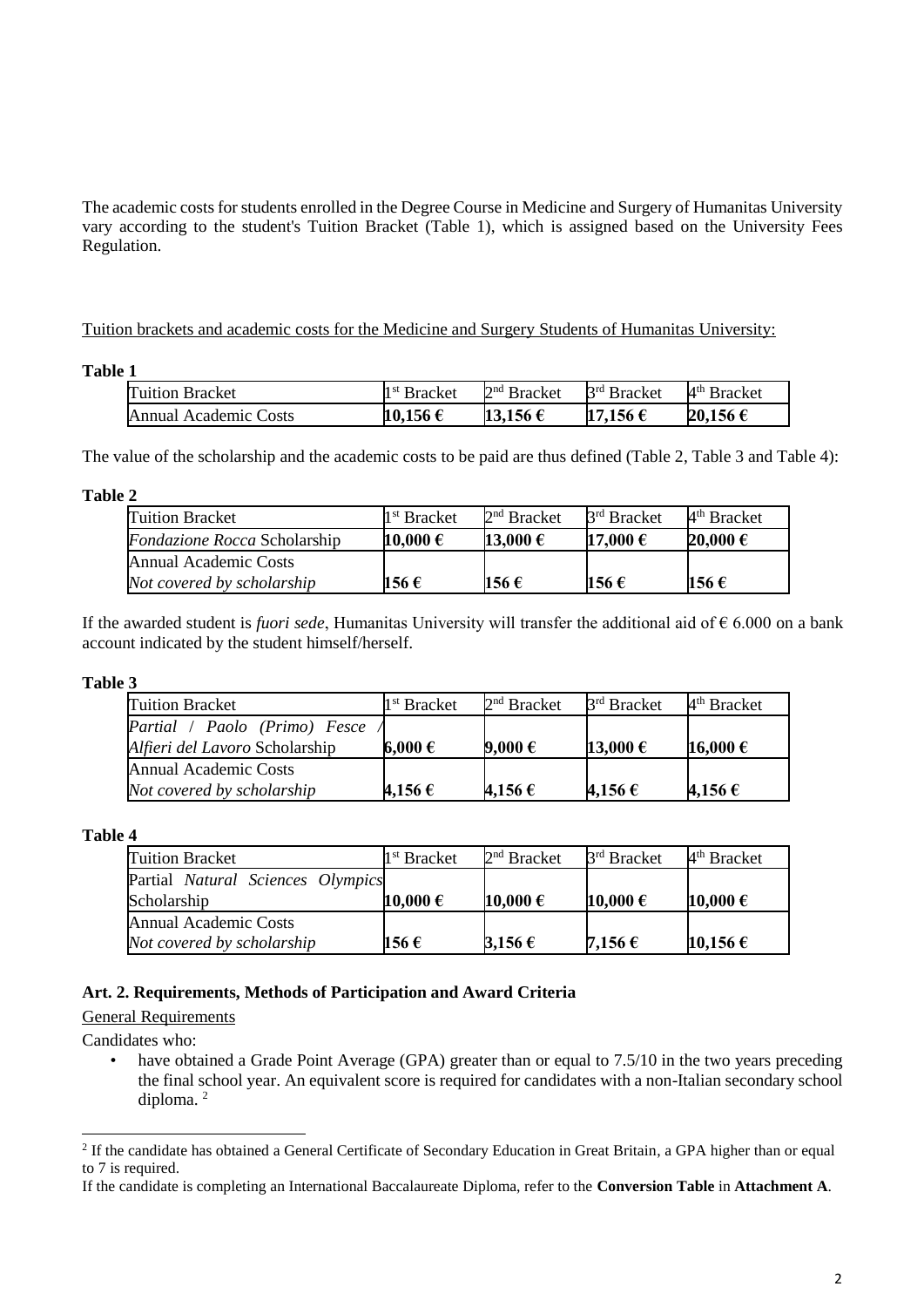- are ranked within the first 30 positions in the Entrance Exam Ranking List.
- are classified within the first 130 positions if they are competing for the *Alfieri del Lavoro* and *Natural Sciences Olympics* Scholarships.

# Additional requirements for applicants of the *Fondazione Rocca*, *Alfieri del Lavoro* and *Natural Sciences Olympics* Scholarships

Candidates who:

- hold an ISEE 2022 value not higher than  $\epsilon$  40,000.00 if applying for the *Fondazione Rocca* scholarship.
- have been awarded the "Alfieri del Lavoro" Award<sup>3</sup>.
- are admitted to the National Selection of the *Natural Sciences Olympics* and are classified within the first 30 positions of the final ranking of the Olympics.

Candidates who hold an ISEE 2022 value not higher than  $\epsilon$  40,000.00 and meet all of the general requirements specified in this article can apply for both the Fondazione Rocca and the Humanitas University scholarships.

If none of the first 30 candidates in the Entrance Exam Ranking List holds an ISEE 2022 value lower or equal to  $\epsilon$  40,000.00, Humanitas University will verify if candidates from position 31<sup>st</sup> to position 60<sup>th</sup> meet this requirement – besides the general requirements – in order to award the Fondazione Rocca scholarship.

### How to participate

**The first 30 candidates in the Entrance Exam Ranking List** must send the following documents to info@hunimed.eu, with the subject **"Humanitas University Scholarship"** by **March 4th 2022**:

- Motivation Letter and *curriculum vitae* in English
- Report Card of the two years preceding the final school year
- ISEE 2022<sup>4</sup>

**Participants in the final selections of the** *"Alfieri del Lavoro" Award* **and of the** *Natural Sciences Olympics***,**  ranked within the first 130 positions of the Entrance Exam, must send the following documents to info@hunimed.eu, indicating in the subject **"Humanitas University Scholarship – Alfieri del Lavoro/Natural Sciences Olympics"** by **March 4th 2022**:

- Motivation Letter and *curriculum vitae* in English
- Report Card of the two years preceding the final school year
- Specification of participation in the above scholarships
- ISEE 2022

 $\overline{a}$ 

If the candidate is completing a European Baccalaureate, his/her GPA is considered equivalent to the Italian GPA.

<sup>&</sup>lt;sup>3</sup> The candidate is required to win the award; the ranking position only is not sufficient.

<sup>4</sup> If the candidate's family unit earns income and holds estate properties or assets abroad, he/she will be required to submit the documents specified in the Fees Regulation for the evaluation of the income category. The University will therefore define the ISEE 2022 equivalent.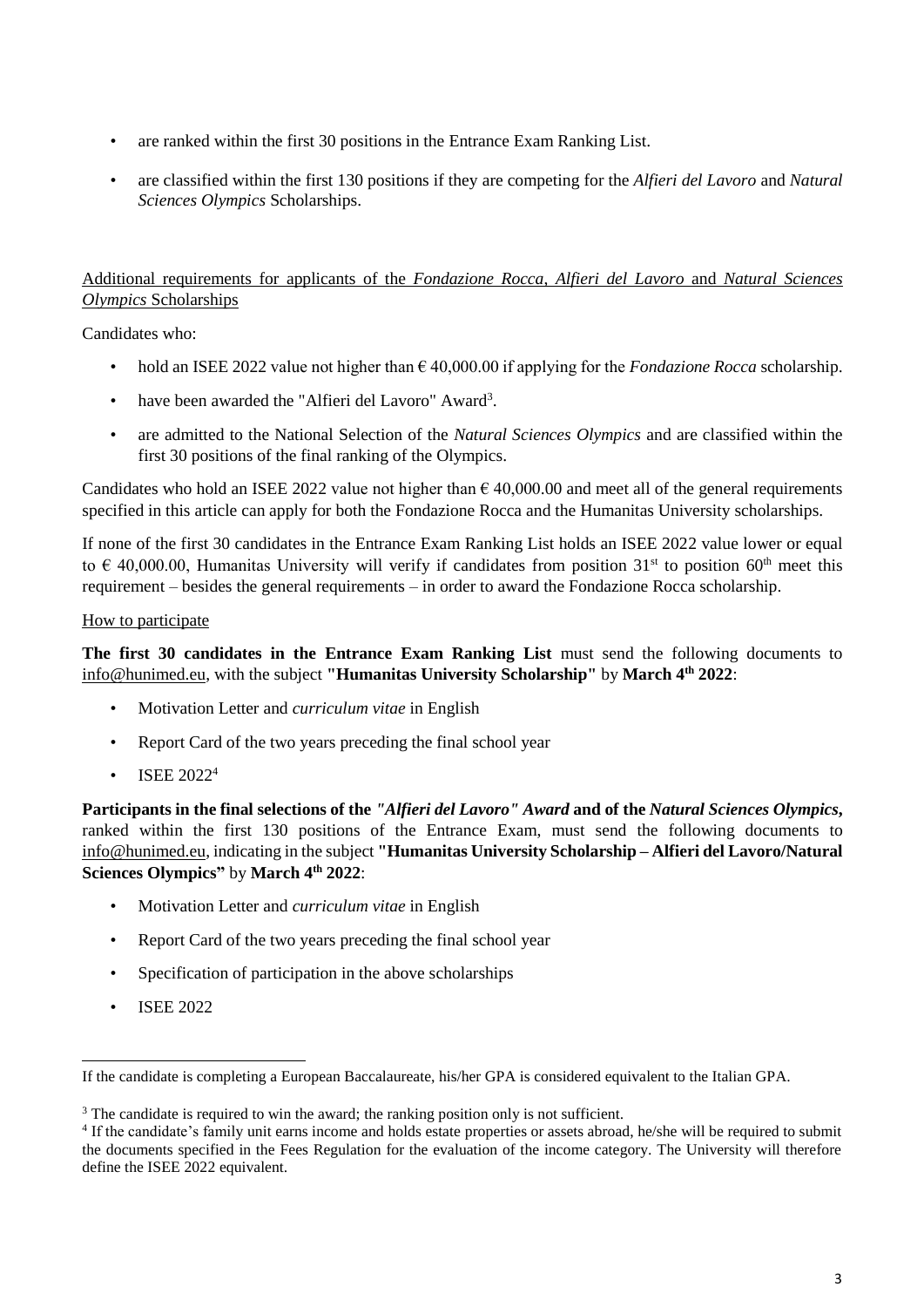**All candidates who have not sent this documentation** by the above deadline will not be able to compete for any of the scholarships.

### Award criteria

**Table 5**

The scholarships will be assigned according to the following criteria: score of the Entrance Exam, GPA from the two years preceding the final school year, outcome of the interview and ISEE 2022.

Eligible candidates will be invited to interview with the Commission. The goal of the interview is to determine the motivation and aptitudes for each student towards their studies. Candidates may carry out their interview in person at Humanitas University (Via Rita Levi Montalcini 4, Pieve Emanuele, Milano – Italia), or through videoconferencing.

The date of the interview will be communicated to the candidates immediately following the publication of the Ranking List of the Entrance Exam or, if established in advance, on Humanitas University's website (www.hunimed.eu).

For each parameter, a score will be determined according to the following criteria (Table 5):

| <b>Parameter</b>                                 | <b>Score Calculation Criteria</b>  |
|--------------------------------------------------|------------------------------------|
| Entry test result                                | Exam score                         |
| GPA from the third-to-last year of high school*  | [(Avg. grade $-6$ )/(10 $-6$ )]*20 |
| GPA from the second-to-last year of high school* | [ $(Avg. grade - 6)/(10 - 6)$ ]*20 |
| Outcome of the interview                         | From 0 to 60 points                |
| ISEE 2022**                                      | From 0 to 20 points                |

*\*For candidates with non-Italian diplomas, an equivalent calculation formula will be used to determine score. \*\*The points are determined as follows: 20 points for ISEE between 0 and 30,000.00€; 10 points for ISEE between 30,000.01 and 55,000.00€; 5 points for ISEE between 55,000.01 and 80,000.00€; 0 points for ISEE equal to or greater than 80,000.01€ or not submitted.*

**The total score achieved by the candidate will be calculated by the sum of the scores relative to the parameters listed above, determined according to the established criteria.**

### **The maximum achievable score is 300 points.**

**In case of equal scores, the highest position in the ranking list is assigned to the candidate who obtains a better exam score.**

#### Award criteria of *Fondazione Rocca* scholarship

The Fondazione Rocca scholarship will be assigned according to the following criteria: score of the Entrance Exam, GPA from the two years preceding the final school year, outcome of the interview and ISEE 2022.

Eligible candidates will be invited to interview with the Commission. The goal of the interview is to determine the motivation and aptitudes for each student towards their studies. Candidates may carry out their interview in person at Humanitas University (Via Rita Levi Montalcini 4, Pieve Emanuele, Milano – Italia), or through videoconferencing.

The date of the interview will be communicated to the candidates immediately following the publication of the Ranking List of the Entrance Exam or, if established in advance, on Humanitas University's website (www.hunimed.eu).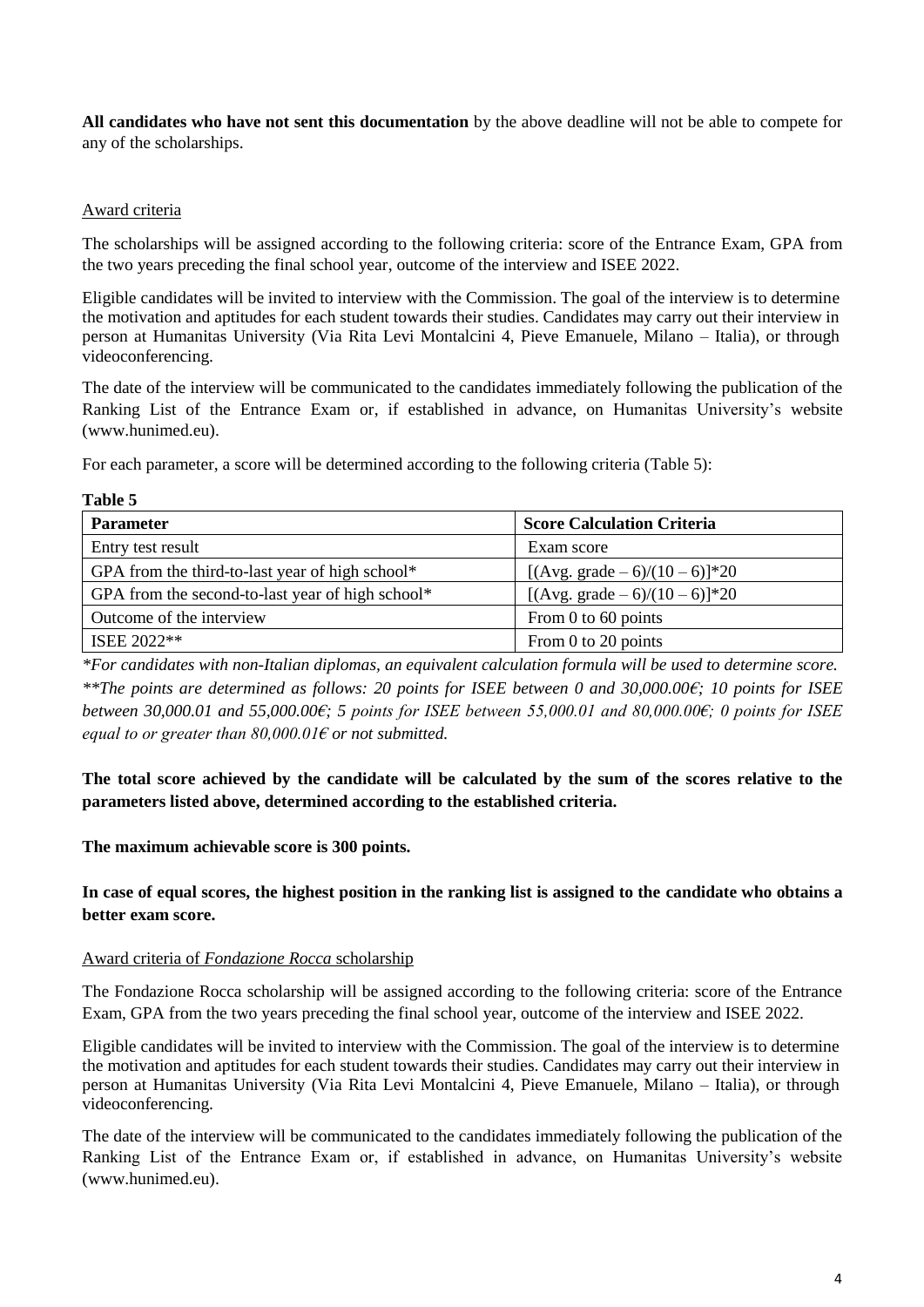For each parameter, a score will be determined according to the following criteria (Table 6):

#### **Table 6**

| <b>Parameter</b>                                 | <b>Score Calculation Criteria</b>            |
|--------------------------------------------------|----------------------------------------------|
| Entry test result                                | Exam score                                   |
| GPA from the third-to-last year of high school*  | [ $(Avg. grade - 6)/(10 - 6)$ ]*15           |
| GPA from the second-to-last year of high school* | [ $(Avg. grade - 6)/(10 - 6)$ ]*15           |
| Outcome of the interview                         | From 0 to 60 points                          |
| <b>ISEE 2022</b>                                 | $[(40,000 - \text{ISEE value})/(40,000)]*30$ |

*\*For candidates with non-Italian diplomas, an equivalent calculation formula will be used to determine score.* 

# **The total score achieved by the candidate will be calculated by the sum of the scores relative to the parameters listed above, determined according to the established criteria.**

#### **The maximum achievable score is 300 points.**

**In case of equal scores, the highest position in the ranking list is assigned to the candidate who holds the lowest ISEE 2022 value.**

### **Enrollment**

The **eligible candidates** will automatically be considered **pre-enrolled** until the Scholarship Winners are announced. During this time, the eligible candidates will not be required to complete the payment of the First Tuition Installment.

Following the **Announcement of Scholarship Winners**, all eligible candidates that were held as **pre-enrolled** will then be able to **complete their enrollment** no later than the deadline indicated via email from [info@hunimed.eu.](mailto:info@hunimed.eu) The amount of the first tuition installment, which varies according to the contents of Tables 1, 2, 3 and 4, will also be indicated within the same email.

#### **Art. 3. The Special Scholarship Commission for the Allocation of Humanitas University Scholarships**

To ensure the impartiality of the procedure for assigning Humanitas University scholarships, Humanitas University will appoint a special scholarship Commission composed of the President of the Degree Course in Medicine and Surgery (who will also be the Commission President), by a member of the faculty, and a member of the University's administrative staff.

### **Art. 4 Requirements for Renewal of Scholarships**

Scholarship winners of the Academic Year 2022-2023 are entitled to the renewal of the scholarship in the following years of the degree course up until graduation, if, at the end of each year, they meet the following requirements:

- Achieved and maintained a weighted grade average equal to or greater than 27/30.
- Achieved a minimum annual number of University Credits as specified in the following table (Table 7):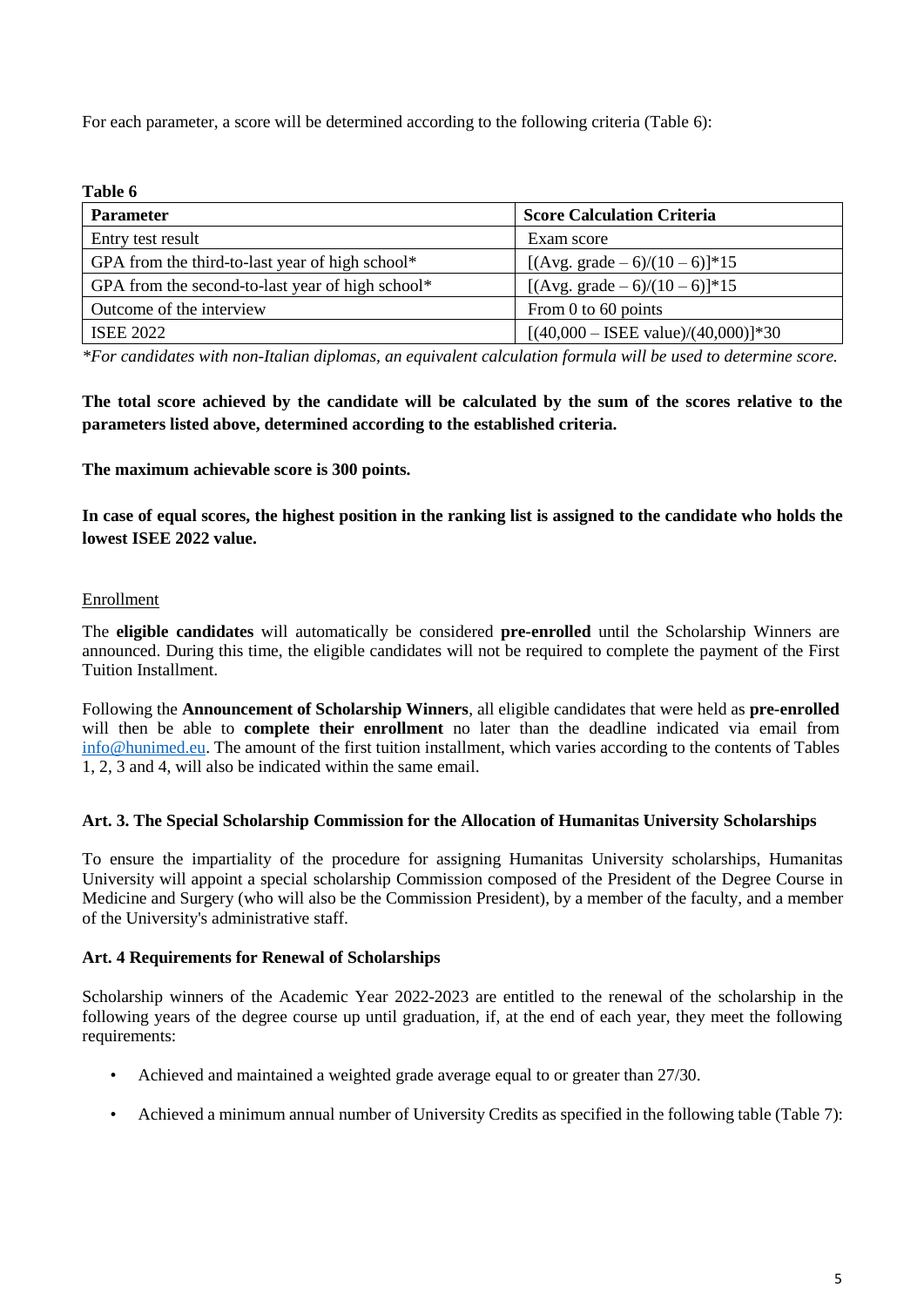| Table 7                       |                                                   |  |  |  |
|-------------------------------|---------------------------------------------------|--|--|--|
| DEGREE COURSE IN MEDICINE AND | <b>CREDITS REQUIRED</b>                           |  |  |  |
| <b>SURGERY</b>                |                                                   |  |  |  |
| 1 <sup>st</sup> Year          | According to the procedure specified above        |  |  |  |
| 2 <sup>nd</sup> Year          | 51, to be achieved by the end of the first year   |  |  |  |
| 3rd Year                      | 86, to be achieved by the end of the second year  |  |  |  |
| 4 <sup>th</sup> Year          | 162, to be achieved by the end of the third year  |  |  |  |
| 5 <sup>th</sup> Year          | 219, to be achieved by the end of the fourth year |  |  |  |
| 6 <sup>th</sup> Year          | 269, to be achieved by the end of the fifth year  |  |  |  |

- Scholarship winners must obtain the required credits by the end of the exam session in September (last exam session of the academic year);
- If, in September of each year, the scholarship winners do not reach the University Credits specified in Table 7, or do not maintain a weighted grade average equal to or greater than 27/30, the student will lose the scholarship award and will have to pay the academic tuition fees regularly required in accordance with the Fees Regulation;
- Scholarship winners must obtain the Degree in Medicine and Surgery in 6 years of study. However, an additional 6-month period, for the sole purpose of obtaining the degree, is granted. After this period, the student will have to pay the academic tuition fees regularly required in accordance with the Fees Regulation.

### **Art. 5 Tax implications of the scholarship**

**Table 7** 

In order to ensure a net amount exemption equal to what is specified in art. 1 of these Regulations, Humanitas University undertakes fiscal burdens in terms of taxation for each scholarship - provided for by the regulations in force.

Note that scholarships are assimilated to employees' earnings pursuant to art. 50 of the DPR n. 917/86. Therefore, the beneficiary students will receive a relevant receipt and will have to autonomously manage the obligations and tax implications which derive from receiving these amounts.